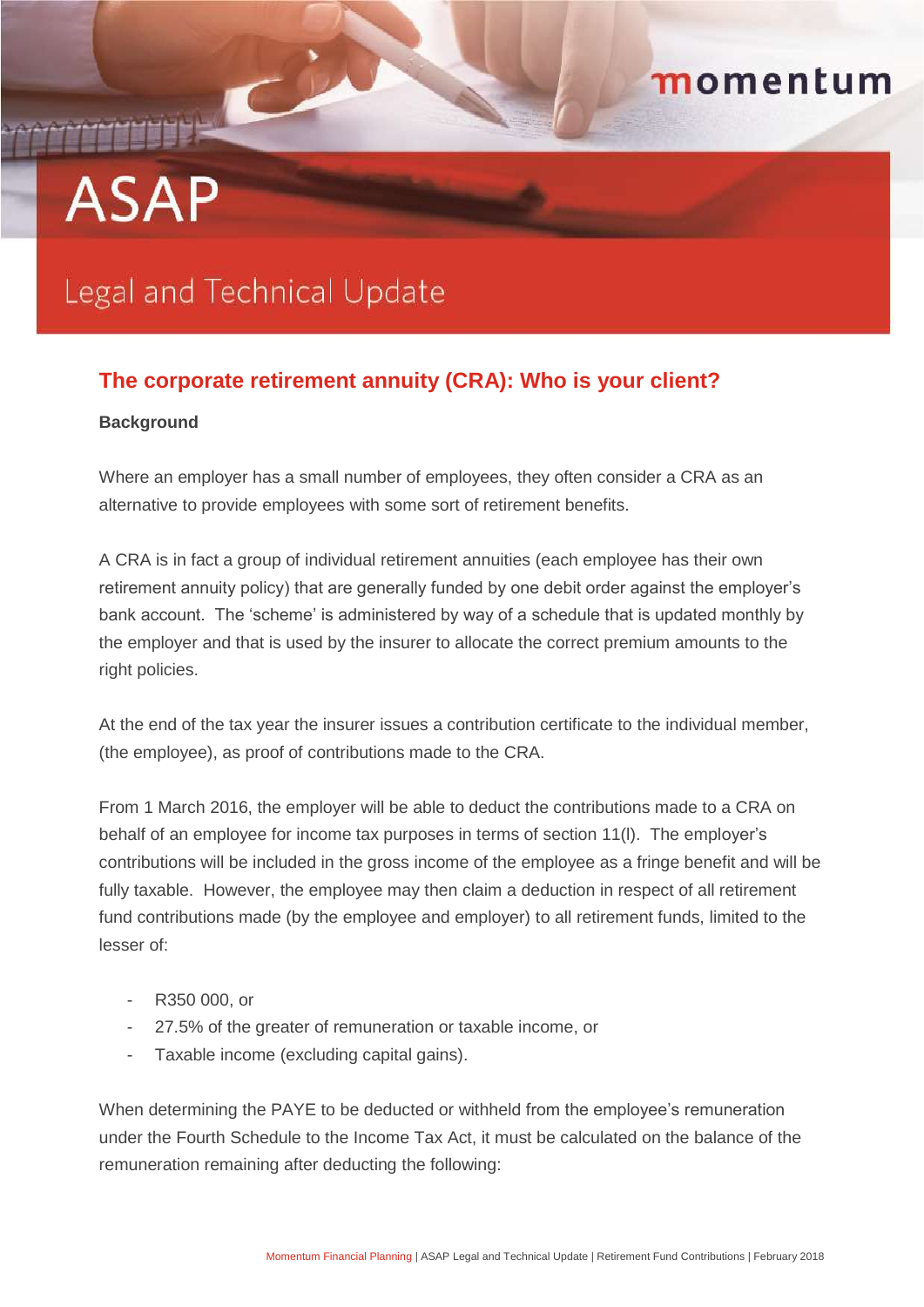$\overline{\phantom{a}}$ 

- any contribution made by the employee to any pension fund which the employer is entitled or required to deduct from that remuneration, but limited to the deduction to which the employee is entitled to in terms of section 11F;
- at the option of the employer, any contribution to a retirement annuity fund by the employee in respect of which proof of payment has been furnished to the employer, but limited to the deduction to which the employee is entitled to in terms of section 11F;
- any contribution made by the employer to any retirement annuity fund for the benefit of the employee, but limited to the deduction to which the employee is entitled under section 11F.

#### **Why is a corporate retirement annuity proposed in the first place?**

 $\blacksquare$ 

 $\blacksquare$ 

It is proposed as an alternative to an employer provided retirement fund in instances where there are small numbers of employees.

#### **What are the differences between a CRA and an umbrella or standalone retirement fund?**

|                               | CRA                                                                             | Umbrella / standalone retirement<br>fund  |  |
|-------------------------------|---------------------------------------------------------------------------------|-------------------------------------------|--|
| <b>Membership</b>             | The employer provides the employee                                              | To become a member, there must be an      |  |
|                               | with the opportunity to become a                                                | employment relationship. The employee     |  |
|                               | member. However, it is not an                                                   | does not have a choice in the matter.     |  |
|                               | employer fund as the employer is not                                            | Contributions to the fund are conditional |  |
|                               | party to the contract.                                                          | on the employer-employee relationship     |  |
|                               | In some instances it may be a                                                   | remaining in force.                       |  |
|                               | condition of employment in terms of                                             |                                           |  |
|                               | the employment contract.                                                        |                                           |  |
|                               |                                                                                 |                                           |  |
| <b>Contribution payment</b>   | The employer pays the contribution to the fund in terms of the employment       |                                           |  |
|                               | contract. The contribution can consist of an employer and/or employee           |                                           |  |
|                               | contribution and is reflected as either a % of the employee's salary or a fixed |                                           |  |
|                               | amount as per the employment contract.                                          |                                           |  |
|                               |                                                                                 |                                           |  |
| <b>Payment of costs</b>       | The contribution less costs is allocated to the employee's fund value.          |                                           |  |
|                               |                                                                                 |                                           |  |
| <b>Administrative control</b> | The employee as the member of the                                               | The trustees of the fund administer and   |  |
|                               | fund has control over the RA. The                                               | control the pension fund.                 |  |
|                               | member might be able to choose                                                  | The rules of the fund and the special     |  |
|                               | whether he wants to be a member, the                                            | rules applicable to the employer, where   |  |
|                               | size of the contributions, etc.                                                 | relevant, will define the choices         |  |
|                               |                                                                                 | regarding contributions as well as        |  |
|                               |                                                                                 | available risk benefits.                  |  |
|                               |                                                                                 |                                           |  |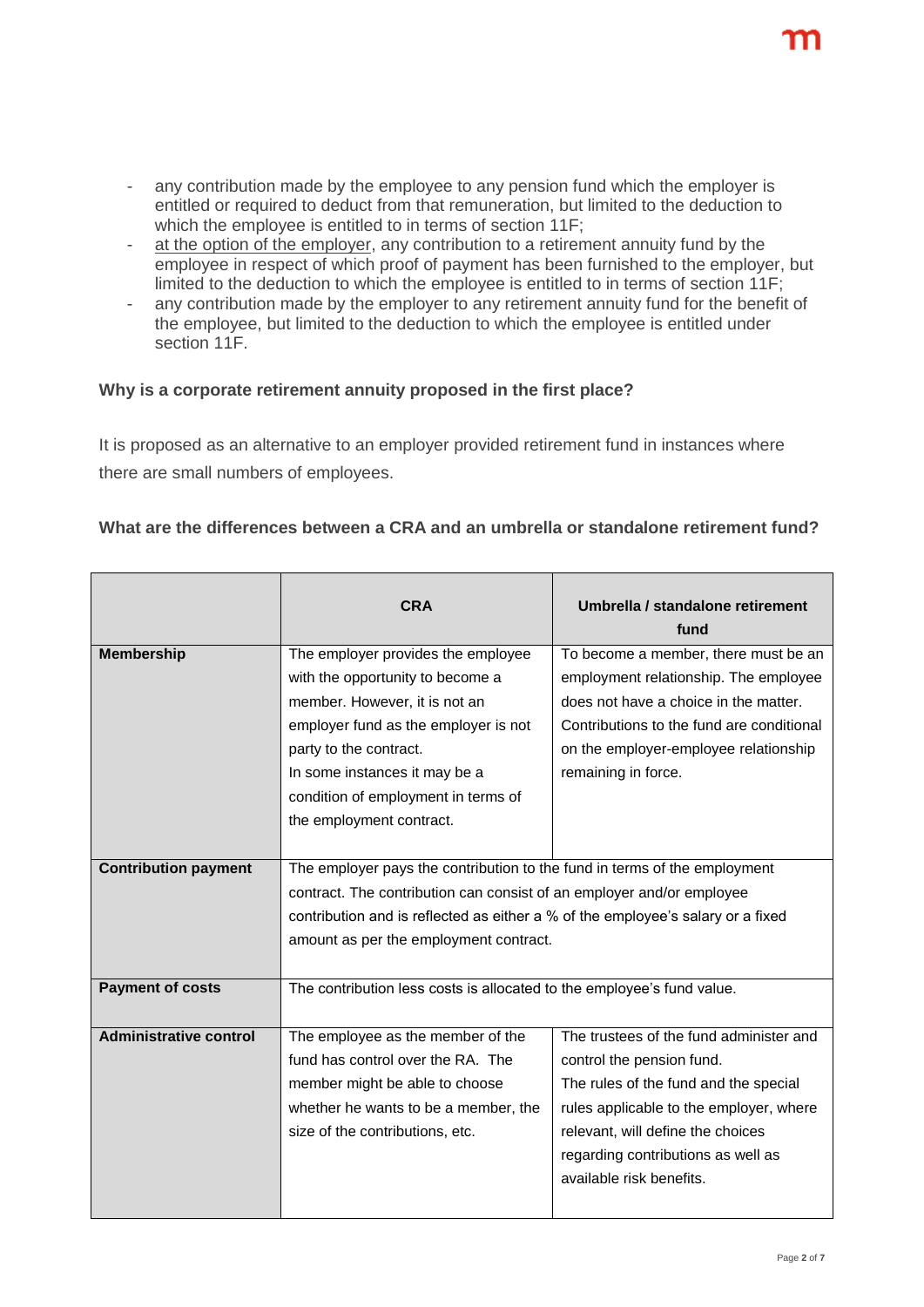|                             | <b>CRA</b>                                                                         | Umbrella / standalone retirement                                                               |
|-----------------------------|------------------------------------------------------------------------------------|------------------------------------------------------------------------------------------------|
|                             |                                                                                    | fund                                                                                           |
| <b>Investment portfolio</b> | The employee as the member will have the discretion to choose the investment       |                                                                                                |
| choice                      | portfolio from those made available by the fund and it is only the employee's risk |                                                                                                |
|                             | profile that will be relevant.                                                     |                                                                                                |
|                             |                                                                                    |                                                                                                |
|                             |                                                                                    |                                                                                                |
| <b>Access to benefits</b>   | When employment is terminated, the                                                 | When employment is terminated the                                                              |
| before retirement           | employee retains the RA and cannot                                                 | employee has the following options:                                                            |
|                             | access the funds unless the RA is                                                  | Transfer the resignation benefit to<br>$\blacksquare$                                          |
|                             | made paid up and the surrender value                                               | another approved retirement fund;<br>Withdraw a lump sum, which will be                        |
|                             | in the registered fund is less than                                                | subject to income tax;                                                                         |
|                             | R7 000.                                                                            | A combination of the above, or<br>Remain a non-contributing member<br>$\overline{\phantom{a}}$ |
|                             | If the employee's surrender value                                                  | of the fund.                                                                                   |
|                             | exceeds the R7 000 threshold, he                                                   |                                                                                                |
|                             | cannot access his benefit before                                                   |                                                                                                |
|                             | reaching retirement age, which is 55                                               |                                                                                                |
|                             | years old at the earliest or if the                                                |                                                                                                |
|                             | employee becomes permanently                                                       |                                                                                                |
|                             | disabled.                                                                          |                                                                                                |
|                             | If the employee formally emigrates or                                              |                                                                                                |
|                             | where his visa expires, the benefit in                                             |                                                                                                |
|                             | the RA can be withdrawn (this only                                                 |                                                                                                |
|                             | applies prior to retirement). Income                                               |                                                                                                |
|                             | tax will be payable on the withdrawal                                              |                                                                                                |
|                             | benefit.                                                                           |                                                                                                |
| <b>Early termination</b>    | Early termination, meaning termination                                             | Not applicable                                                                                 |
| penalty                     | before reaching the policy maturity                                                |                                                                                                |
|                             | date or the employee's retirement age                                              |                                                                                                |
|                             | as specified in the RA contract, may                                               |                                                                                                |
|                             | result in an early termination penalty,                                            |                                                                                                |
|                             | which can be to the detriment of some                                              |                                                                                                |
|                             | members.                                                                           |                                                                                                |
| <b>Advice</b>               | Although the scheme is normally                                                    | There will normally be only one financial                                                      |
|                             | linked to 1 financial adviser, it is                                               | adviser/broker house involved to                                                               |
|                             | possible to have a financial adviser per                                           | provide advice to the employer. The                                                            |
|                             | individual employee.                                                               | extent of the advice provided to                                                               |
|                             |                                                                                    | individual members will depend on the                                                          |
|                             |                                                                                    | adviser's agreement with the employer.                                                         |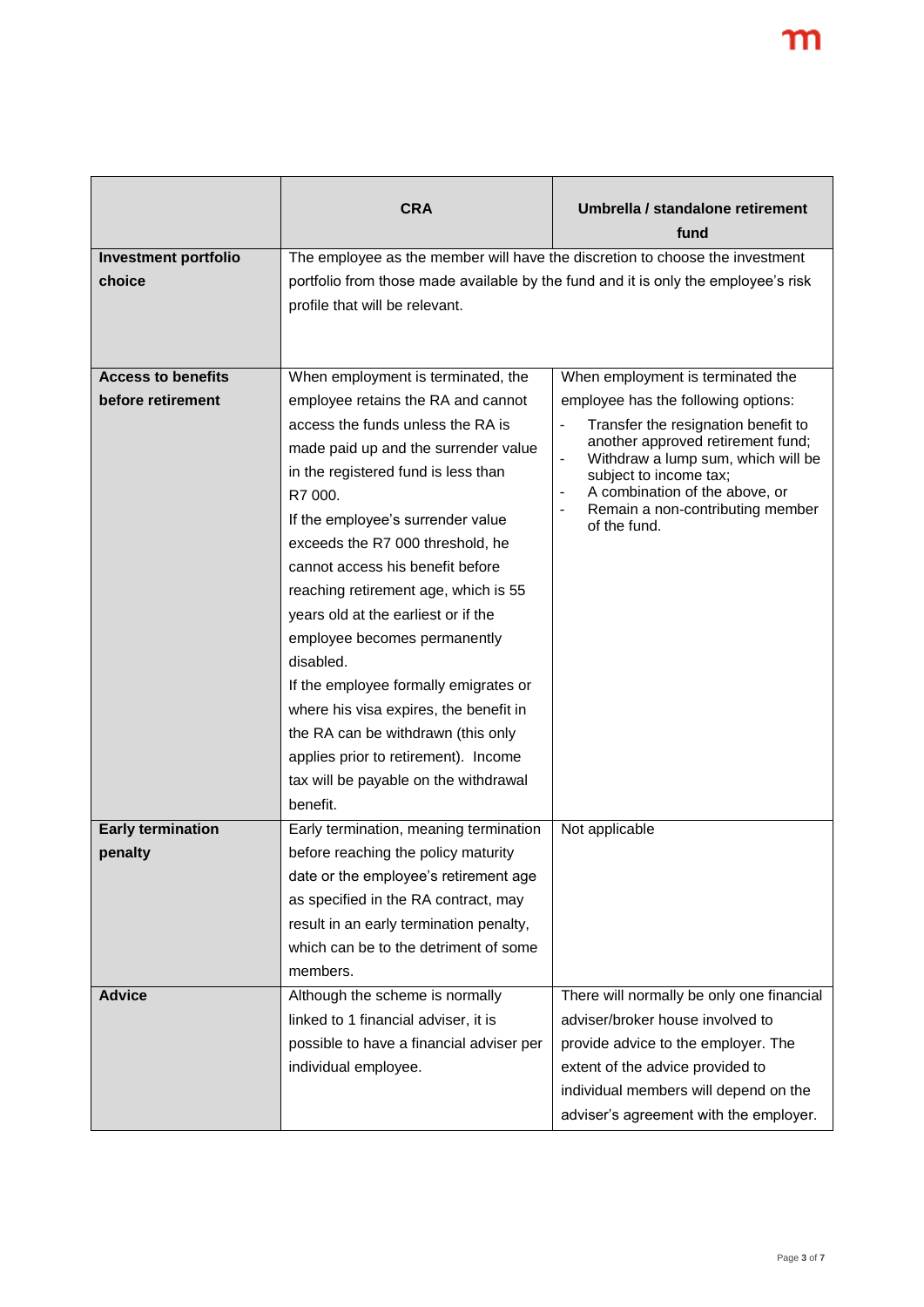#### **The dilemma**

Most CRAs are concluded by consultation with the employer only; as the employer decides that the CRA is better suited to the employer's circumstances (based on the advice given by the financial adviser).

Even though the employer contracts with the employee to make the membership to the CRA a condition of employment and therefore compulsory, in essence the membership to the RA is not dependent on the employer-employee relationship and may continue long after that relationship has ceased.

Therefore, although the employer made the decision regarding the type of retirement vehicle to use to provide retirement funding for its employees, the employee is in fact the person that will live with the product until retirement, and will have fewer options compared to the umbrella or standalone retirement funds.

The Financial Advisory and Intermediary Act (FAIS) places an obligation on the financial adviser to make certain disclosures to the client, to do a financial needs analysis for the client and to fulfil all other record-keeping, and other duties in respect of the client.

Therefore it is very important to determine who the client is, as referred to in FAIS to ensure that the financial adviser fulfils his legal obligations.

#### **FAIS definitions**

In a quest to determine who the client is one has to take note of the definitions contained in this Act (definitions copied from the Act).

A client is defined as:

*A specific person or group of persons, excluding the general public, who is or may become the subject to whom a financial service is rendered intentionally, or is the successor in title of such person or the beneficiary of such service.*

Financial service is defined as:

*Any service contemplated in paragraph (a), (b) or (c) of the definition of "financial services provider", including any category of such services.*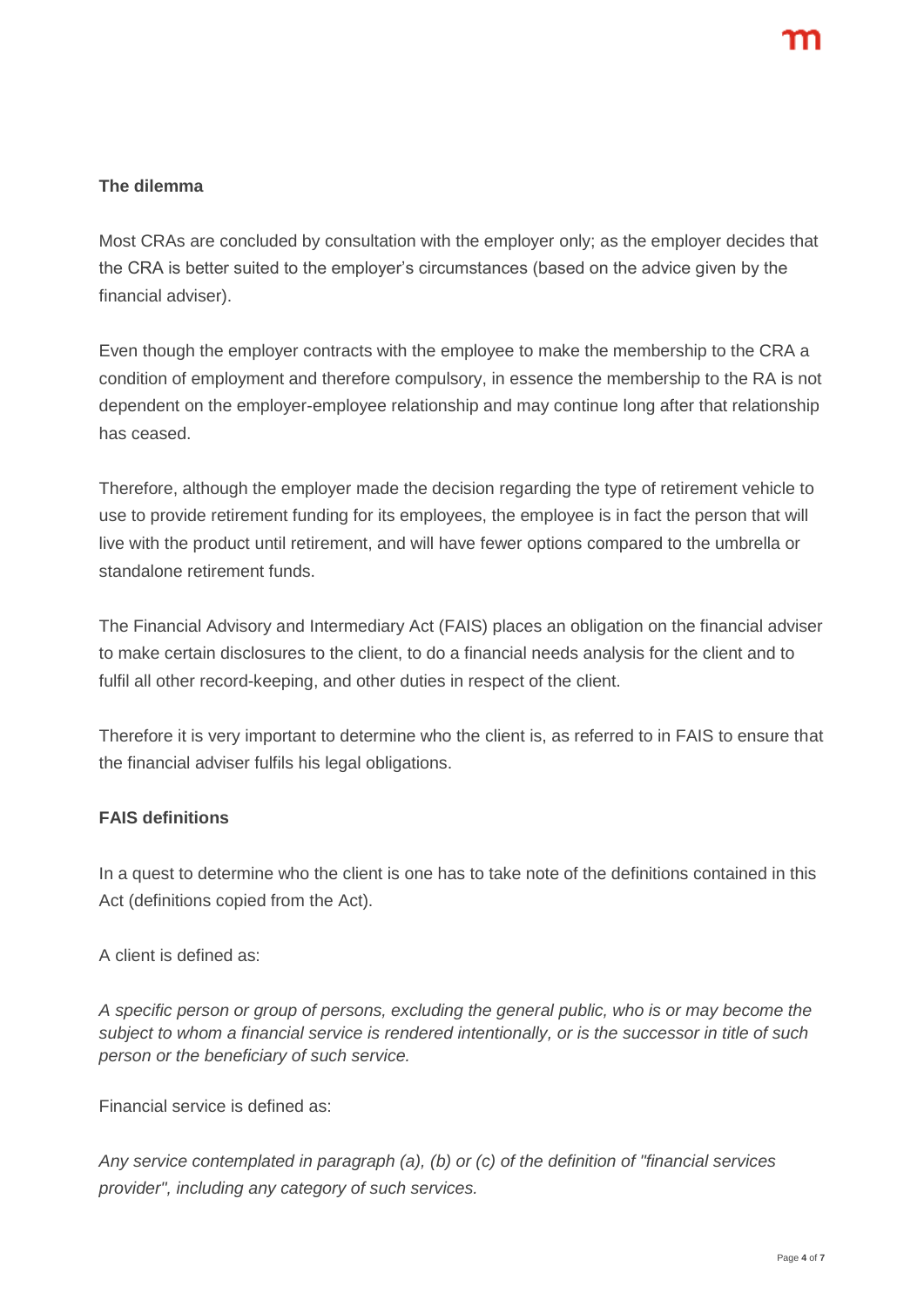Financial services provider is defined as:

*Any person, other than a representative, who as a regular feature of the business of such person:*

- *a) furnishes advice; or*
- *b) furnishes advice and renders any intermediary service; or*
- *c) renders an intermediary service.*

Advice is defined as:

*Any recommendation, guidance or proposal of a financial nature furnished, by any means or medium, to any client or group of clients -*

- *a) in respect of the purchase of any financial product; or*
- *b) in respect of the investment in any financial product; or*
- *c) on the conclusion of any other transaction, including a loan or cession, aimed at the incurring of any liability or the acquisition of any right or benefit in respect of any financial product; or*
- *d) on the variation of any term or condition applying to a financial product, on the replacement of any such product, or on the termination of any purchase of or investment in any such product, and irrespective of whether or not such advice:* 
	- *i) is furnished in the course of or incidental to financial planning in connection with the affairs of the client; or*
	- *ii) results in any such purchase, investment, transaction, variation, replacement or termination, as the case may be, being effected.*

Intermediary service is defined as:

*Any act other than the furnishing of advice, performed by a person for or on behalf of a client or product supplier –*

- *a) the result of which is that a client may enter into, offers to enter into or enters into any transaction in respect of a financial product with a product supplier; or*
- *b) with a view to*
	- *i) buying, selling or otherwise dealing in (whether on a discretionary or nondiscretionary basis), managing, administering, keeping in safe custody, maintaining or servicing a financial product purchased by a client from a product supplier or in which the client has invested;*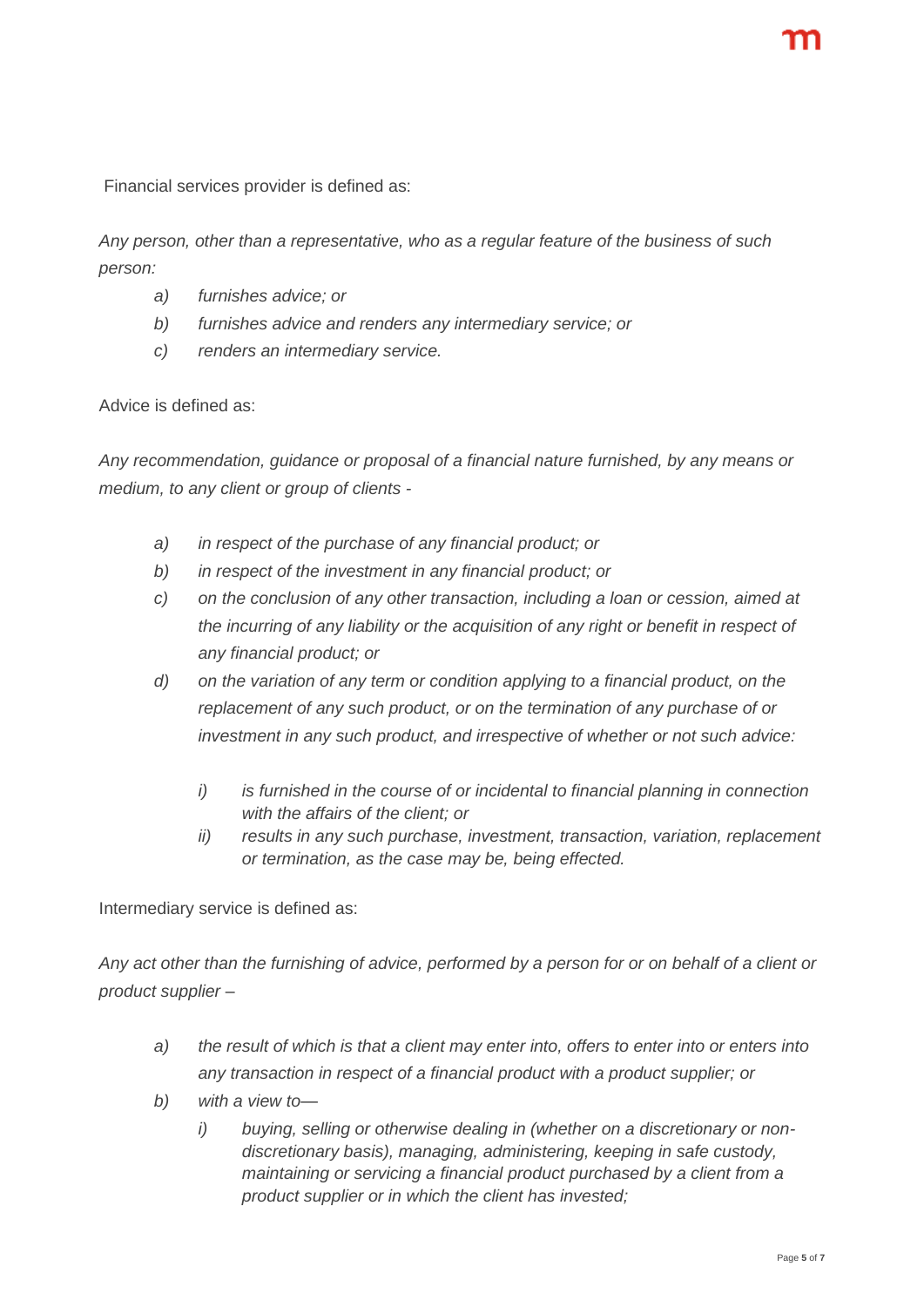- *ii) collecting or accounting for premiums or other moneys payable by the client to a product supplier in respect of a financial product; or*
- *iii) receiving, submitting or processing the claims of a client against a product supplier.*

#### **Who is the client?**

Without going into an academic discussion on each definition and the relevance of it, it is clear from the definitions that both the employer and the employee will be the client in terms of FAIS and therefore all the necessary steps and disclosures should be made to both the employer and employee.

Once the employer-employee relationship terminates, the financial adviser's relationship will continue with the employee in respect of that RA – unless the employee consciously changes the financial adviser on the product, in which case future advice will then rest with that adviser.

#### **Other factors to consider:**

When proposing the CRA to an employer, it is important that both the employer and employee understand the legal nature of the retirement vehicle.

Firstly, the employment contract should deal with the compulsory nature of membership to the CRA.

At the same time, both the employer and employee should understand that the RA's policy contract and fund rules will govern the relationship between the fund and the employee/member. The employer is not a party to that relationship, other than facilitating payment of the contributions in terms of the employment contract.

It is imperative that the legal structure of the RA fund, as well as the rules of the fund that govern the relationship between the member and the fund, are brought to the attention of the member. The member should be made aware of how the fund operates and what his rights and obligations are. In particular, he should understand that benefits can only be accessed in certain instances.

Since the RA contract is issued in the name of the individual member and not the employer, the commission arrangement is entered into between the member and the financial adviser. The fact that the employer has agreed to facilitate the arrangement, does not entitle the employer to